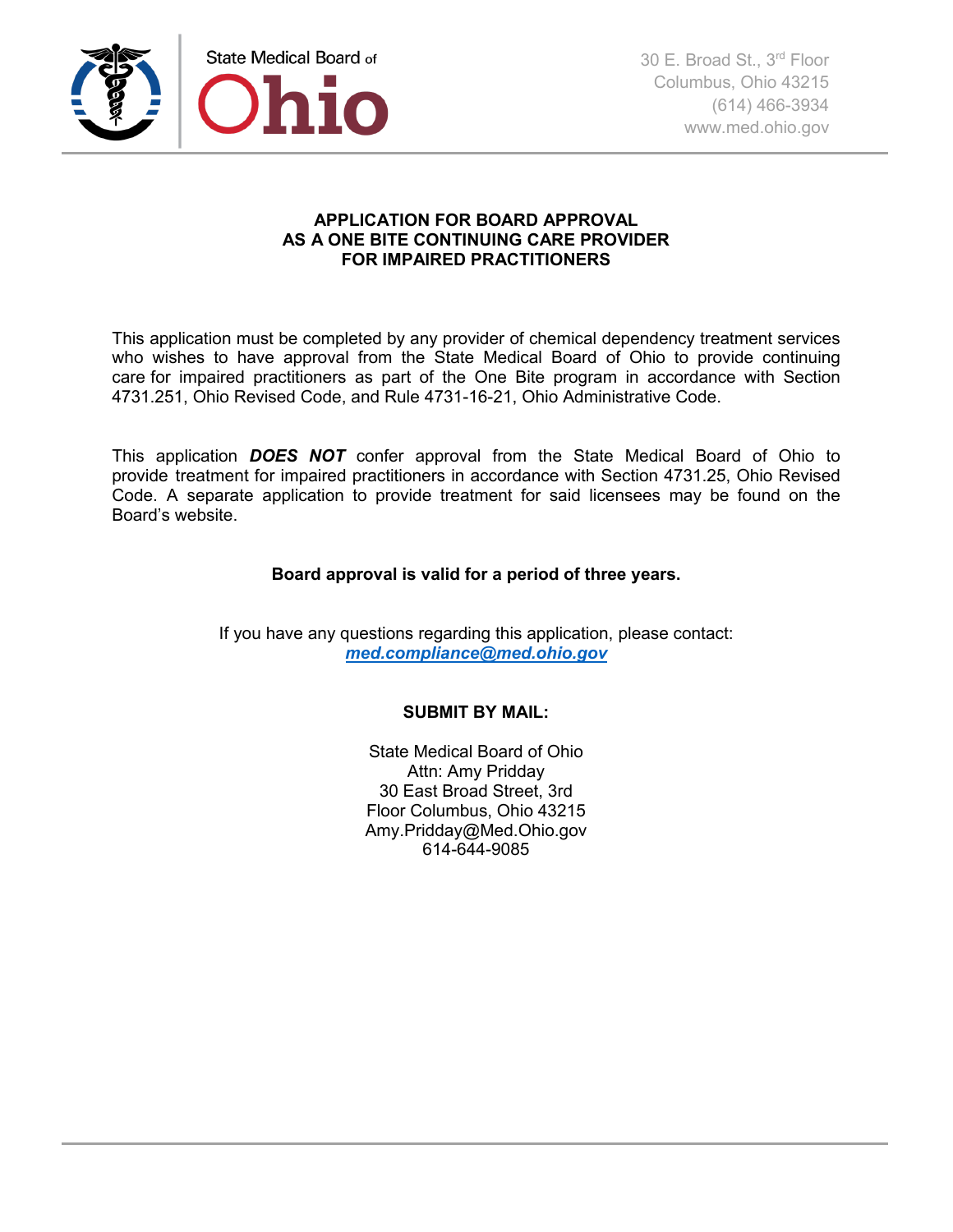## **APPLICANT NAME:**

**TREAMENT PROVIDER NAME:**

**ADDRESS:**

**TELEPHONE:**

**FAX:**

**EMAIL:**

## **TREATMENT PROVIDER OWNER:**

## **PLEASE PROVIDE DETAILED ANSWERS TO THE FOLLOWING QUESTIONS:**

- **1.** Does the applicant base its philosophy and individualized treatment plan on the disease concept of chemical dependency?
- **2.** Does the applicant base its model of treatment on a twelve-step program such as Alcoholics Anonymous?
- **3.** Does the applicant adhere to the principle that treatment of chemical dependency requires total abstinence from alcohol and other mind-altering drugs?
- **4.** Is the applicant subject to the confidentiality requirements of Title 42, Part 2, of the Code of Federal Regulation?
- **5.** Is the applicant accredited by the Joint Commission or the Commission on Accreditation of Rehabilitation Facilities (CARF) to provide substance abuse treatment? *(attach a copy of Joint Commission or CARF accreditation certificate)*
- **6.** Does the applicant hold a current state certificate to provide treatment for substance abuse/addiction at the following sites on the dates indicated below: *(attach a copy of the certificate)*
- **7.** Is therapy led by one of the following master's level or high qualified behavioral healthcare providers:
	- **a.** A board certified addictionologist, or a board certified addiction psychiatrist or psychiatrist licensed under Chapter 4731, Ohio Revised Code?
	- **b.** A licensed independent chemical dependency counsel-clinical supervisor, licensed independent chemical dependency counselor, licensed chemical dependency counselor III, or licensed chemical dependency counselor II licensed under Chapter 4758, Ohio Revised Code?
	- **c.** A professional clinical counselor, licensed professional counselor, licensed independent social worker, licensed social worker, or marriage and family therapist licensed under Chapter 4757, Ohio Revised Code?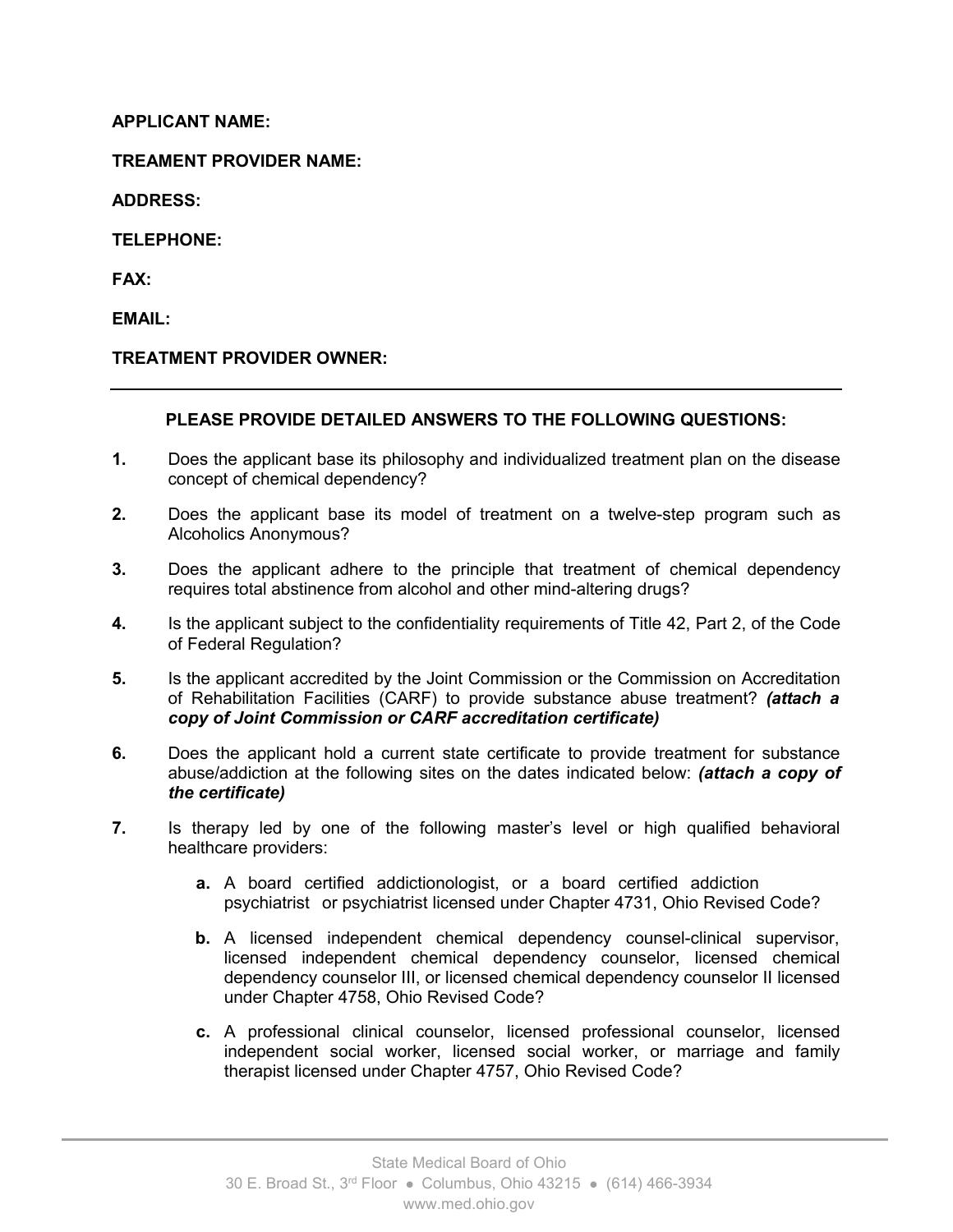- **d.** An advanced practice registered nurse, licensed as a clinical nurse specialist under Chapter 4723, Ohio Revised Code, who holds certification as a psychiatric mental health clinical nurse specialist issued by the American nurses credentialing center?
- **e.** An advanced practice registered nurse, licensed as a nurse practitioner under Chapter 4723, Ohio Revised Code, who holds certification as a psychiatric mental health nurse practitioner issued by the American nurses credentialing center?
- **f.** A psychologist, as defined in division (A) of Section 4732.01, Ohio Revised Code, licensed under Chapter 4732 Ohio Revised Code?
- **g.** An advanced practice registered nurse licensed under Chapter 4723, Ohio Revised Code, who holds subspecialty certification as a certified addiction registered nurse-advanced practice issued by the addiction nursing certification board?
- **8.** Are continuing care meetings held at least one time per week, with missed meetings made up?
- **9.** Are continuing care meetings at least one hour in duration?
- **10.** Does the continuing care provider have a process to provide status reports for each participating licensee to the monitoring organization on a quarterly or greater basis?
- **11.** Does the continuing care provider have a process to provide reports and documentation to the monitoring organization on a quarterly or greater basis for the following:
	- **a.** The number and type of licensees entering into continuing care agreements?
	- **b.** The number and type of licensees released by the continuing care program?
	- **c.** The average length of the continuing care agreements?
	- **d.** The number and type of licensees who relapse?
- **12.** Does the continuing care provider provide abstinence-based education and treatment for all types of substance use disorders?
- **13.** Does the continuing care provider have a process to report a relapse and/or failure to comply with the terms of the continuing care agreement to the monitoring organization and the Medical Board?
- **14.** Does the continuing care provider have a process for the medical director of the monitoring organization to review and concur with requests for release from continuing care?
- **15.** Describe in detail the evaluation process and procedures used to identify patterns, progressions, and stages of recovery during continuing care. Include details regarding level of involvement with a certified addictionologist, the medical director, and treatment team.
- *16.* Describe any procedures used to assess continuing care success rates (e.g. surveys of former patients, collaterals).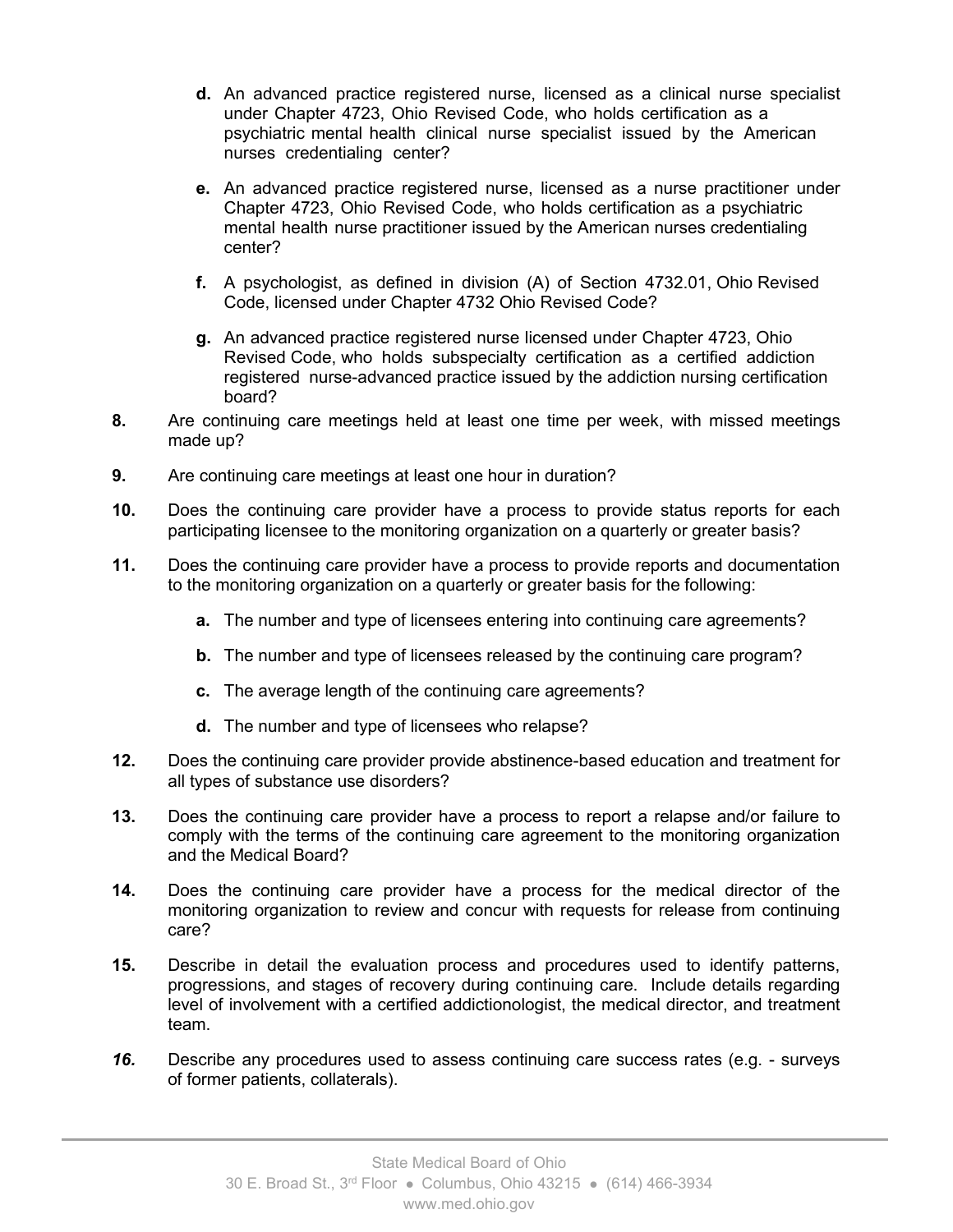- *17.* List other services provided at this program site and including details regarding medical and nursing services provided for patients in each stage of treatment.
- **18.** Describe the applicant's procedures to arrange payment for treatment costs not covered by insurance.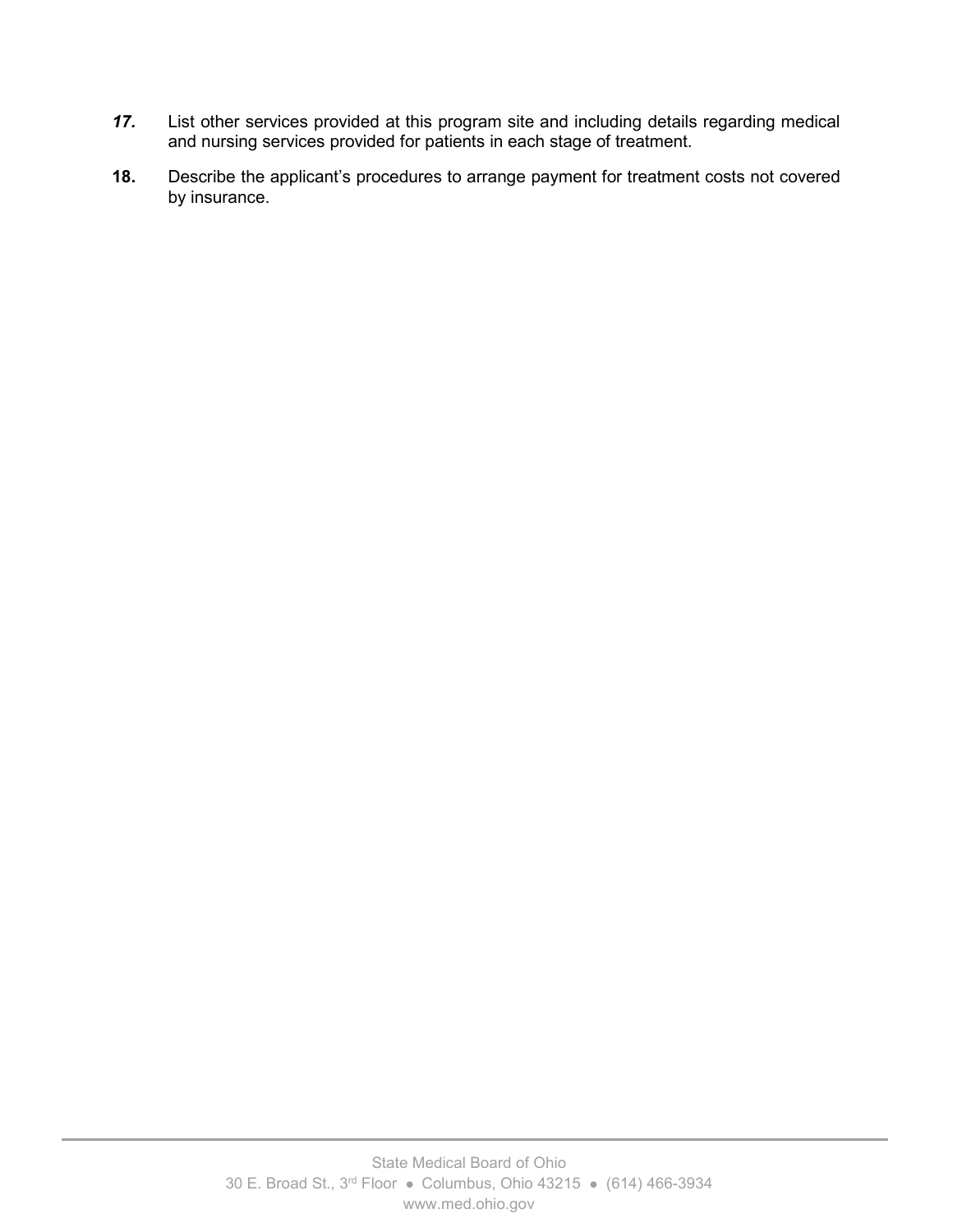## **PROGRAM SITE(S)**

Please provide the following information for *each location site* operated by the applicant.

#### *You must also attach a table of organization and a list of the names and position titles of ALL licensed physicians on staff.*

**Continuing Care Provider/Location: Address: Telephone: Fax: Email:**

**Medical Director: Additionologist:**

**Preferred Contact: Title: Telephone: Fax: Email:**

Please indicate which service(s) listed below are available at the above location:

- Residential Treatment
- Intensive Inpatient Treament
- Intensive Outpatient Treatment
- Aftercare and/or Continuing Care
- 72-Hour Evaluations to Determine Initial Treatment Needs
- Outpatient Evaluations to Determine Initial Treatment Needs
- Evaluations to Determine Fitness to Return to Practice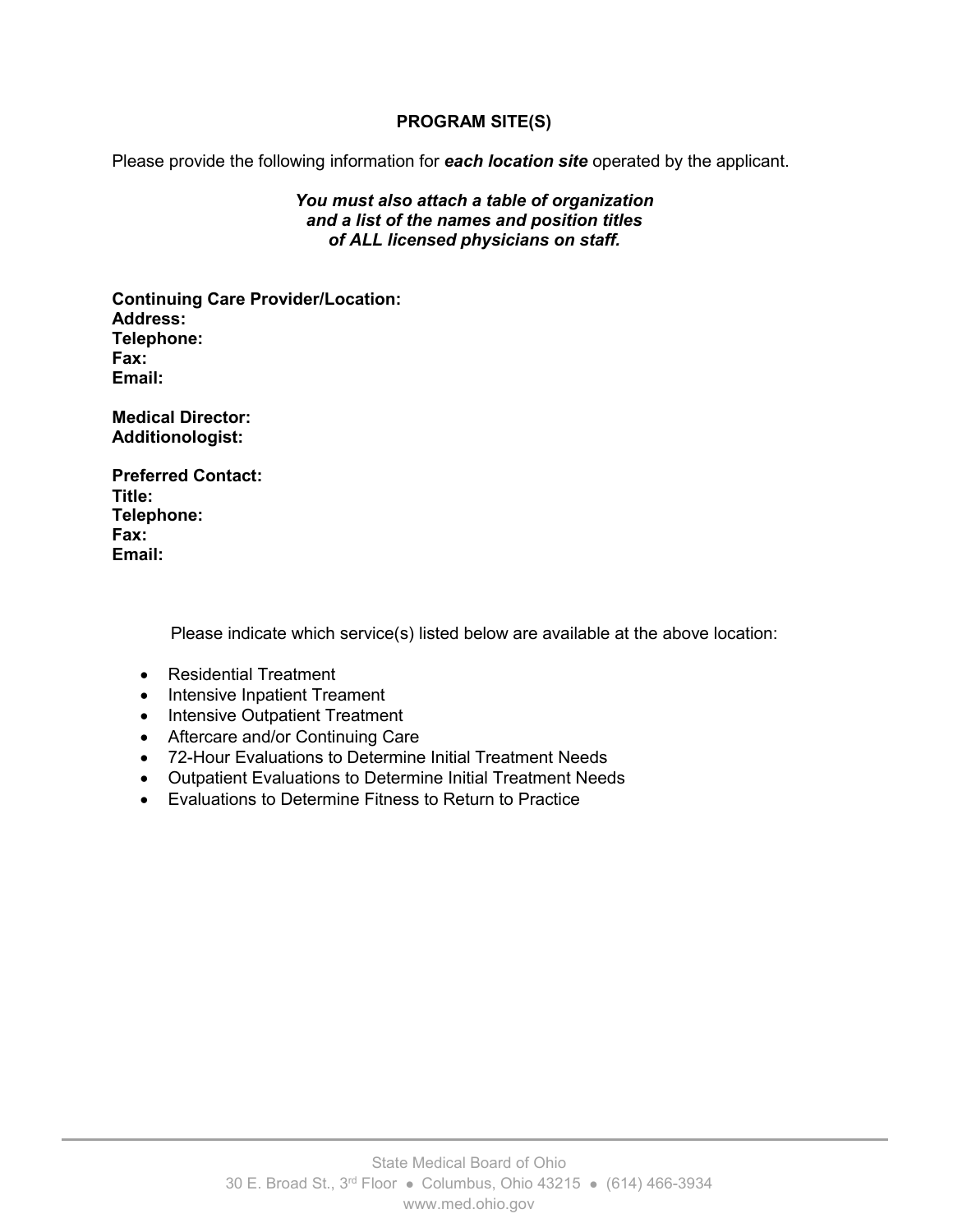# **AGREEMENT OF ONE BITE CONTINUING CARE PROVIDER APPLICANT**

### *By execution of the Affidavit and Release of Applicant, the applicant agrees that upon Board Approval:*

- 1. It shall be bound by and comply with the requirements contained in Chapter 4731., Ohio Revised Code, and Chapter 4731-16, Ohio Administrative Code; and
- 2. It shall provide appropriate training to its staff to assure compliance; and
- 3. It shall provide to each patient and referral source who is under the jurisdiction of the State Medical Board of Ohio the written statements and notices required by the Board; and
- 4. It shall immediately notify the State Medical Board of Ohio if changes occur, including, but not limited to, transfer of ownership of the program; change in location or locations of the program; or change of directorship, which could affect its eligibility for approved status under Section 4731.25, Ohio Revised Code, or Chapter 4731-16, Ohio Administrative Code.